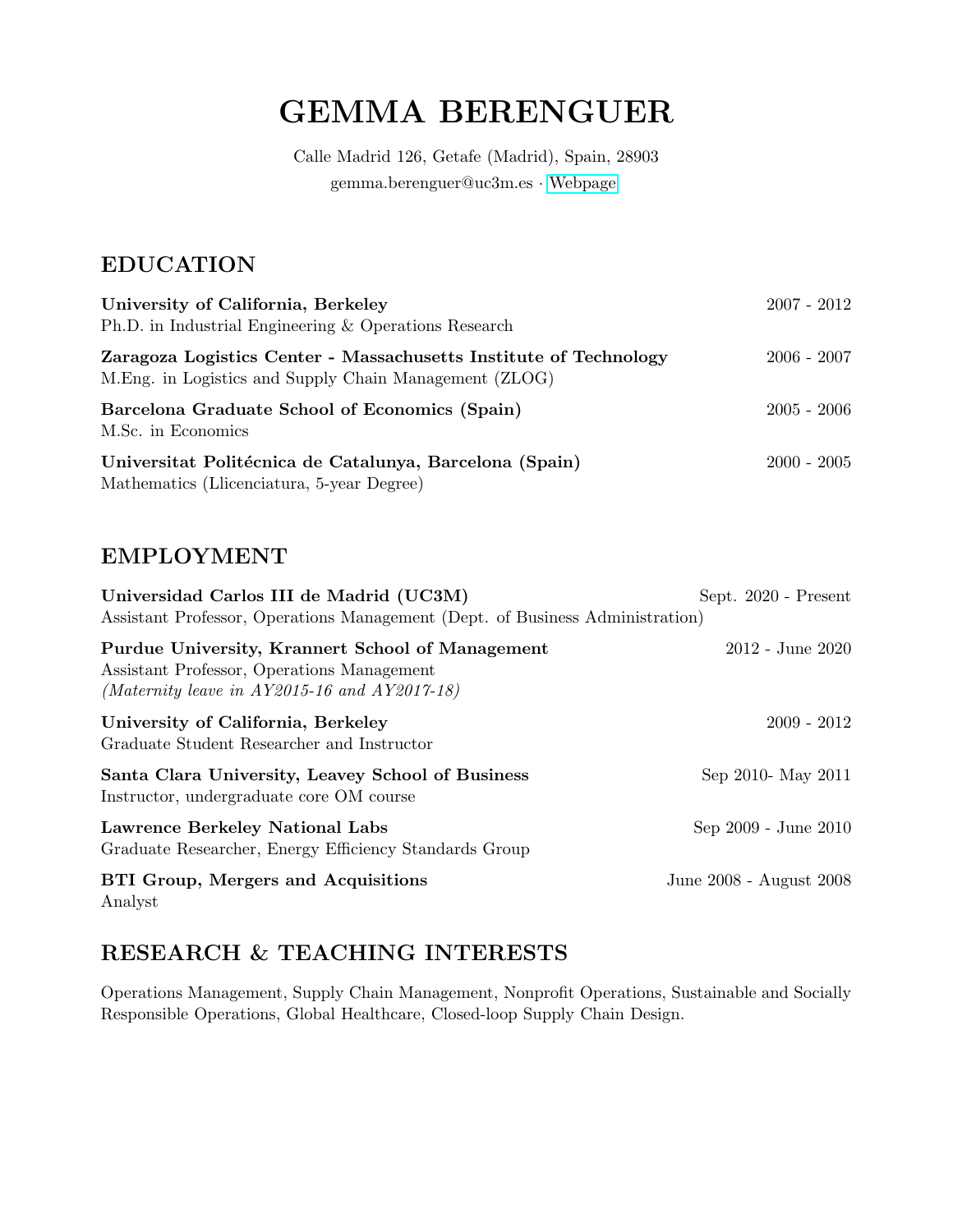# PUBLICATIONS

### Journal Articles

- 1. "Supply constrained location-distribution in not-for-profit settings", with Chong H. Park, 2020, Production and Operations Management, 29(11), p.2461–2483.
- 2. "Challenges and Strategies in Managing Nonprofit Operations: an Operations Management perspective", with Zuo-Jun (Max) Shen, 2020, Manufacturing & Service Operations Management, 22(5), p.888-905.
- 3. "Gender diversity issues in the IT industry: How can your sourcing group help?", with Nikita Atal and Sameer Borwarkar, 2019, Business Horizons, 62(5) p.595-602.
- 4. "Location, inventory and testing decisions in closed-loop supply chains: a multimedia company", with Zhi-Hai Zhang and Xiaoyong Pan, 2019, IISE Transactions, 51(1) p.41-56 (formerly IIE Transactions).
	- Honorable Mention, Best Paper 2019 IISE Transactions Scheduling and Logistics Focus
- 5. "The Effects of Subsidies on Increasing Consumption through For-Profit and Not-for-Profit Newsvendors", with Annabelle Feng, George Shanthikumar, and Lei Xu, 2017, Production and Operations Management, 26(6) p.1191-1206.
	- Winner of Wickham Skinner Best Paper Award 2017 (best paper published at POM in 2017)
- 6. "A Prologue to the Special Issue on Not-for-Profit Operations Management", with Pinar Keskinocak, J. George Shanthikumar, Jayashankar Swaminathan and Luk N. Van Wassenhove, 2017, Production and Operations Management, 26(6) p.973-975.
- 7. "Disentangling the Efficiency Drivers in Country-level Global Health Programs: an Empirical Study", with Ananth Iyer and Prashant Yadav, 2016, Journal of Operations Management, 45 p.30-43.
- 8. "A Capacitated Facility Location Model with Bidirectional Flows", with Zhi-Hai Zhang and Zuo-Jun (Max) Shen, 2015, Transportation Science, 49(1) p.114-129.
- 9. "A Conic Integer Programming Approach to Location-Inventory Problems", with Alper Atamtürk and Zuo-Jun (Max) Shen, 2012, Operations Research, 60(2) p.366-381.

### Book Chapters

- 1. "The role of donors in global health supply chains", with Iva Rashkova, Responsible Business Operations book edited by Jay Swaminathan and Vinayak Deshpande, Springer (2021).
- 2. "Modeling approaches and metrics to evaluate nonprofit operations". Advances in Managing Humanitarian Operations, book edited by Altay, Nezih, Haselkorn, Mark P., Zobel, Christopher W., Springer (2015).
- 3. "Transportation-Location Problem for a Solar Stove Distributing Nonprofit Organization", with Amber Richter and Zuo-Jun (Max) Shen, Case studies in Operations Research: Applications of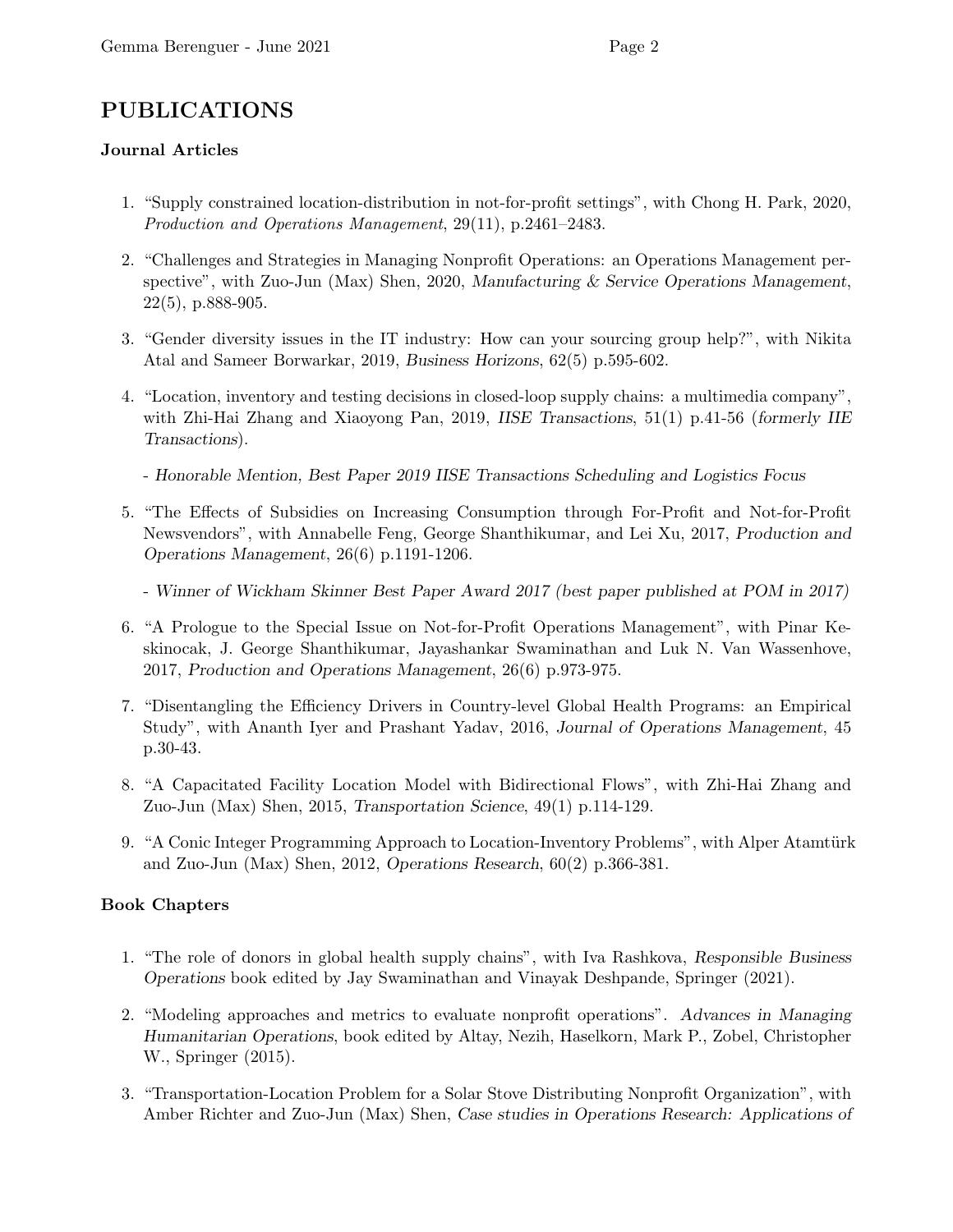Optimal Decision Making, book edited by Katta G. Murty, Springer (2014).

### Conference Publications

- 1. "Role of sourcing practices in improving gender equality in the IT industry", with Atal, Nikita and Borwarkar, Sameer, Gender and Leadership Excellence in Organizations Conference, Purdue University, March 2018.
- 2. "Raw Material Variability in Food Manufacturing", with Bourquard, Brian A., Gray, Allan W. and Preckel, Paul, Agricultural and Applied Economics Association (AAEA) conference paper, Chicago Meeting, June 30 2017.

### Other Publications

- 1. "Public Sector OM Research", 2020, POMS Chronicle, 27(1) p. 10-11.
- 2. "Benchmarking Supply Chains for Better Performance", with Ananth Iyer, Prashant Yadav and Amanda Glassman, 2015, Center for Global Development, Policy Paper 057.
- 3. "Nonprofit Operations", 2014, POMS Chronicle, 21(1) p. 12-10.

### Working Papers

- "Managing volunteers and paid workers in a nonprofit operation", with Lei Li and Will Haskell, major revision Management Science.
- "The case of a subsidized reverse supply chain in the Chinese electronics industry", with Zhi-Hai Zhang and Yanzi Zhang, major revision European Journal of Operational Research.
- "Raw material variability in food manufacturing: a data-driven snack food industry case", with Brian Bourquard, Paul Preckel and Allan Gray, under review.
- "The alternating direction method of multipliers for the capacitated facility location problem", with Ying Cao, Cristobal Pais and Borja Peleato.

### Work in Progress

- "Charitable Crowdfunding: The Focused Charity Evaluators Model", with Dashi Singham.
- "A Supply Chain and Operations Management Perspective on Higher Education Institutions: A Research Agenda ", with Mohammad Moshtari.
- "Diversity in the Supply chain" with Anna Saez de Tejada Cuenca.

### TEACHING EXPERIENCE

### Department of Business Administration, Universidad Carlos III 2020-Present

- Operations Management, MBA core course (2020)
- Operations Management, undergraduate core course (2020)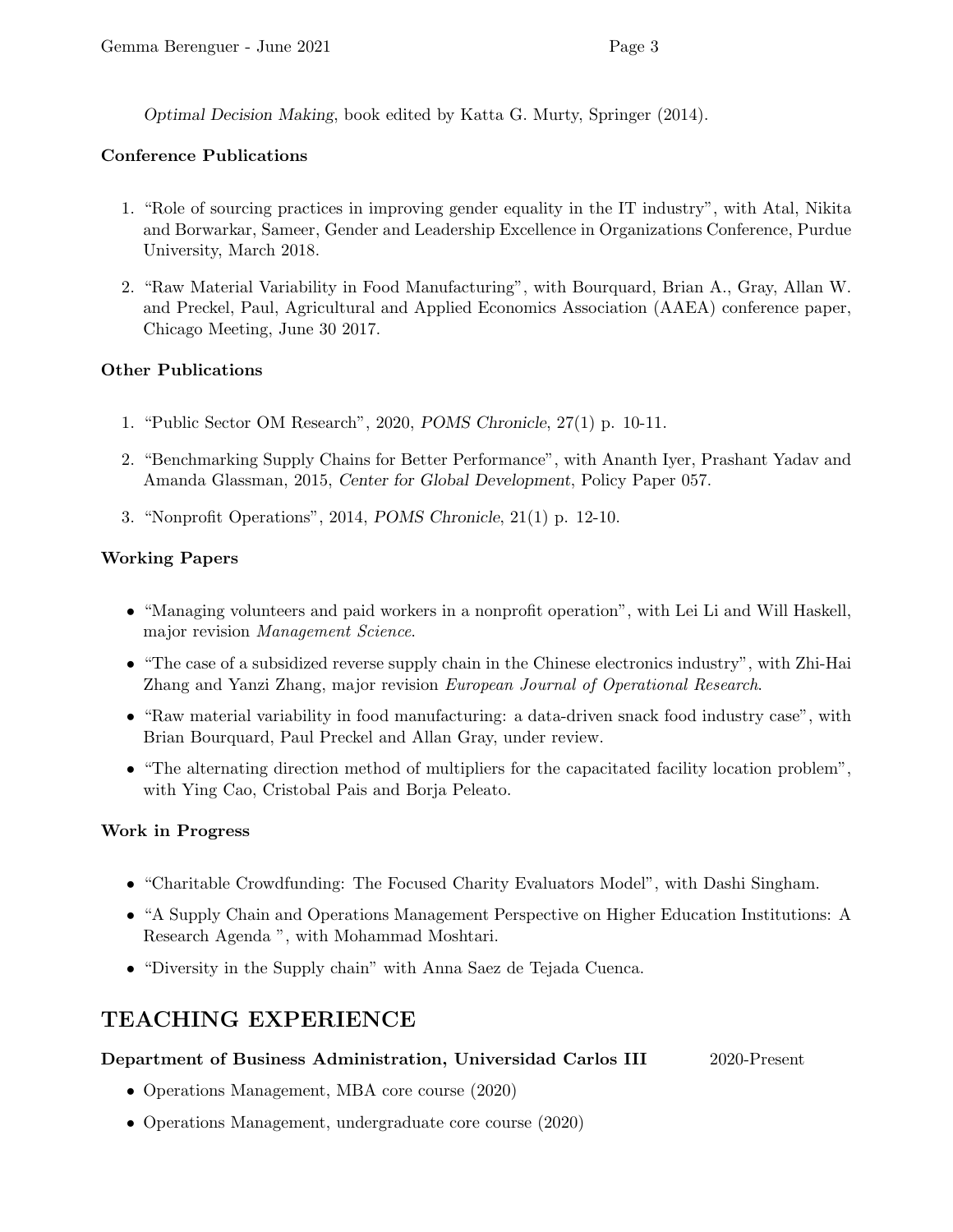### Krannert School of Management, Purdue University 2012 - Present

- Operations Management, IMM Global Executive MBA core course (2021)
- Introduction to Operations Management, MBA core course (2015-2020), MSBAIM (2019)
- Supply Chain Management, MBA elective  $(2014-2020)$
- Sustainable and Socially Responsible Operations, MBA elective (2013-2017)
- Optimization and Supply Chain Design, PhD course (2014)
- Operations Management, undergraduate core course (2013)

#### Leavey School of Business, Santa Clara University 2010 - 2011

• Operations Management, undergraduate core course

### TALKS

#### Invited Research Seminars

"Nonprofit operations: managing volunteers and paid workers"

- European TOM Seminar Series (May 2021) - virtual seminar

"Supply Constrained Location-Distribution in Nonprofit Settings"

- Universidad Complutense de Madrid, Instituto de Matem´atica Interdisciplinar (June 2021)
- Sharif University of Technology, Tehran, Iran (December 2020) virtual seminar
- Naval Postgraduate School, Monterey CA (November 2019)
- Northwestern University (October 2019)

"Raw Material Variability in Food Manufacturing: a data-driven snack food industry case"

- UC3M (December 2019)
- IE Business School (June 2019)

"Benchmarking for Improving the Efficiency of Global Health Supply Chains"

- Purdue University, Krannert Healthcare Research seminar series (June 2015)
- Pennsylvania State University (November 2013)

"Supply Chain Design: A Novel Solution Approach and a Humanitarian Setting"

- University of Michigan (February 2012)
- McGill University (February 2012)
- Purdue University (January 2012)
- Indiana University (January 2012)
- London Business School (January 2012)
- Santa Clara University (January 2012)

#### Mini-conferences, workshops, panel discussions

- Moderator, panel discussion "Public Sector OM: A panel discussion", POMS conference, 2019 - Panelist, lunch panel on "Womenomics, Economics, & Human Rights", Purdue Policy Research Institute, 2018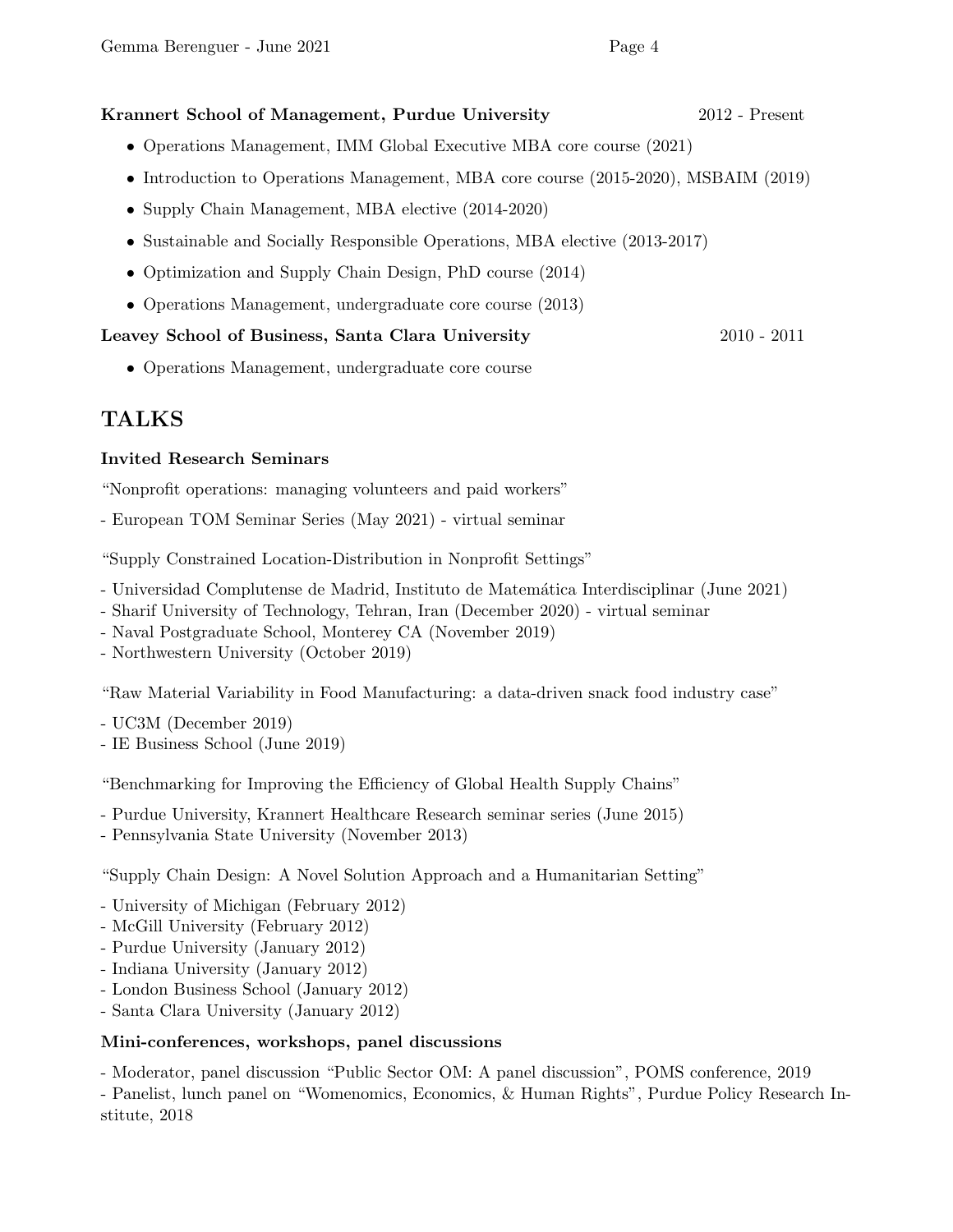- Speaker, Environmentally Sustainable Supply Chain Management Workshop for Early-Career Faculty, 2016, Raleigh

- Panelist and moderator, "Nonprofit Operations" Tutorial, POMS Annual Meeting 2014, Atlanta

- Speaker, Utah Winter Operations Conference, 2014, Snowbird

### Conference Presentations

POMS Annual Meeting 2021 (Virtual) POMS Annual Meeting 2019 Washington D.C. INFORMS Annual Meeting 2018 Phoenix POMS Annual Meeting 2018 Houston INFORMS International Conference 2016 Hawaii POMS Annual Meeting 2016 Orlando INFORMS Annual Meeting 2014 San Francisco POMS Annual Meeting 2014 Atlanta 6th Global Health Supply Chain Summit, November 2013, Addis Ababa (Ethiopia) INFORMS Annual Meeting 2013 Minneapolis INFORMS Healthcare 2013 Chicago 5th Global Health Supply Chain Summit, November 2012, Kigali (Rwanda) INFORMS Annual Meeting 2012 Phoenix INFORMS Annual Meeting 2011 Charlotte POMS Annual Meeting 2011 Reno INFORMS Annual Meeting 2010 Austin Humanitarian Logistics Conference 2010 Georgia Tech, Atlanta (poster) INFORMS Annual Meeting 2009 San Diego MIP2009, Mixed Integer Programming Workshop Series, U.C. Berkeley (poster)

# GRANTS AND RESEARCH AWARDS

| Best Paper IISE Transactions Scheduling and Logistics Focus, honorable mention<br>2020<br>Selected from all papers published in IISE Transactions from July 1, 2018 through June 30, 2019 |      |
|-------------------------------------------------------------------------------------------------------------------------------------------------------------------------------------------|------|
| Wickham Skinner Best Paper Award, winner<br>Best paper published at POM journal in 2017 (\$1,000)                                                                                         | 2018 |
| <b>CORE 7FP European Commission grant</b><br>May 2017- May 2018<br>Grant for R&D research with Procter & Gamble, BCP section $(\$ 50,000)$                                                |      |
| <b>Adani Port Operations grant</b><br>Grant for research, Adani Group (\$3,500)                                                                                                           | 2016 |
| SOLA-Air Products Bi-Annual Dissertation Award, winner<br>INFORMS, Section on Location Analysis (\$1,000)                                                                                 | 2014 |
| John and Mary Willis Young Faculty Scholar Award<br>Krannert School of Management, Purdue University (\$10,000).                                                                          | 2014 |
| Center for Global Development grant<br>Grant for research $(\$25,000)$ .                                                                                                                  | 2013 |
| The Doug and Maria DeVos Faculty Summer Support Award in Global Supply Chain                                                                                                              |      |

Management 2012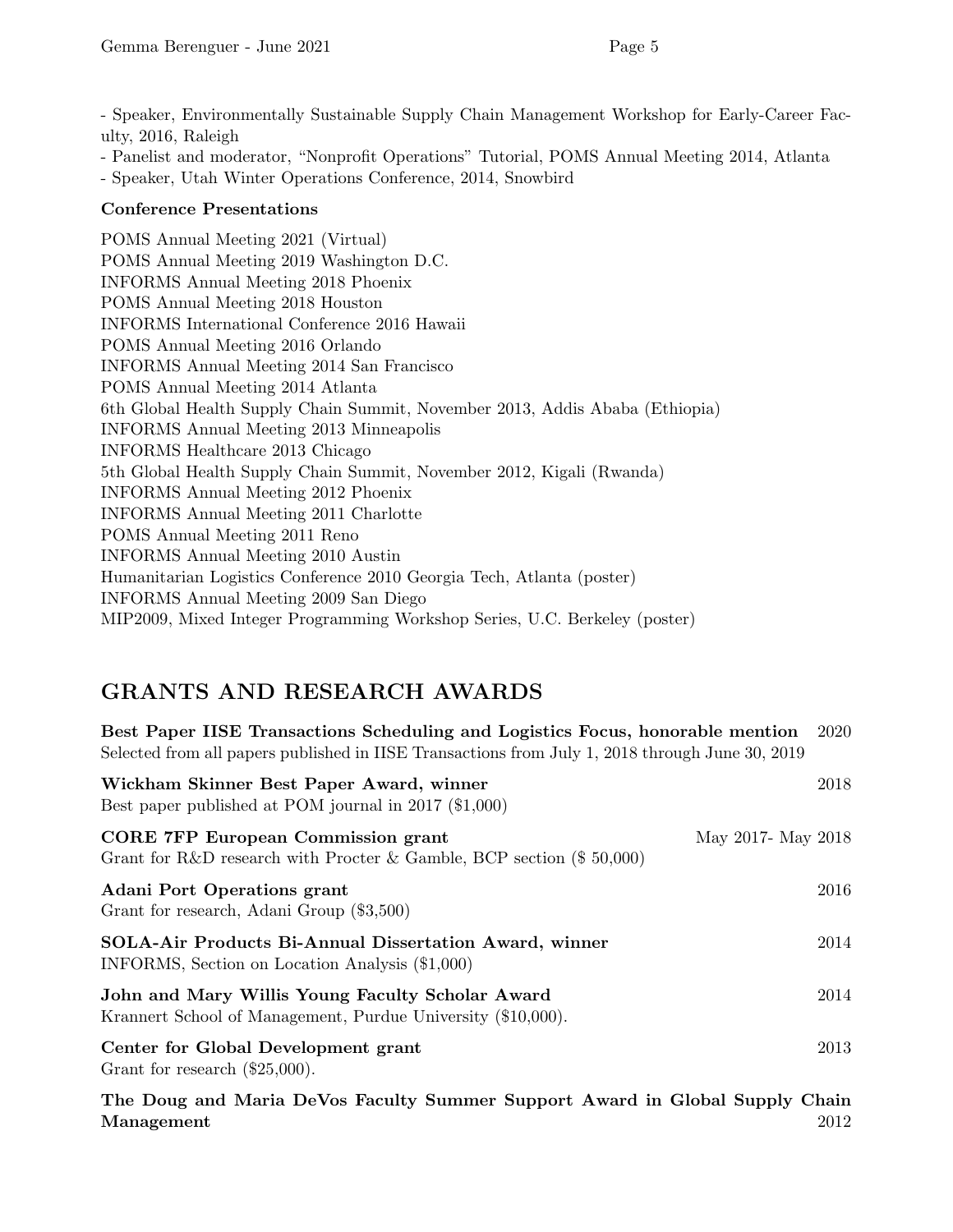| Krannert School of Management, Purdue University (\$25,000).                                                                               |                      |
|--------------------------------------------------------------------------------------------------------------------------------------------|----------------------|
| Katta G. Murty Best Paper Prize, U.C. Berkeley<br>Awarded by IEOR faculty to the best student paper in optimization.                       | 2010                 |
| MOT-China Fellow, U.C. Berkeley<br>Granted for building knowledge and learning about Chinese business customs (approx. \$3,000).           | 2008                 |
| La Caixa Graduate Fellowship, Fundació La Caixa<br>Granted for 24 months of fully covered graduate studies in the U.S. (aprox. \$120,000). | $2007 - 2009$        |
| ZLOG Best Thesis Award and PILOT Award for the Best Thesis<br>Zaragoza Logistics Center (6000 euros)                                       | 2007                 |
| <b>Full-tuition Scholarship, ZLOG</b><br>Centro Nacional de Competencia en Logística Integral (18000 euros)                                | 2007                 |
| Erasmus Scholarship, Université Pierre et Marie Curie (Paris)<br>Last year courses of Bachelor in Mathematics                              | Sep 2005 - June 2006 |

# TEACHING AWARDS

Master's Outstanding and Distinguished Teacher, Krannert, Purdue University

MGMT660 Introduction to OM (2015, 2016, 2017, 2018, 2019, 2020) MGMT664 Supply Chain Management (2015, 2016, 2017, 2018, 2019, 2020) MGMT690 Sustainable and Socially Responsible Operations (2013, 2014, 2015, 2016, 2017) MGMT361 Operations Management (2013)

| <b>Outstanding Graduate Student Instructor Award, U.C. Berkeley</b> | 2010 |
|---------------------------------------------------------------------|------|
|---------------------------------------------------------------------|------|

Awarded by U.C. Berkeley's Teaching Center, less than 5% teacher assistants receive it.

### SERVICE AWARDS

2018 M&SOM Meritorious Service Award 2018

### EDITORIAL SERVICE

Senior Editor, POM Journal (2020-Present)

Editorial Review Board, Decision Science Journal (2020-Present)

Editorial Review Board, POM Journal (2015-2020)

Guest Senior Editor, POM Journal (2018)

Guest Editor, POM Journal, Special Issue on Not for profit Operations Management (2014-2017)

Referee, Management Science, M&SOM, Production and Operations Management, Naval Research Logistics, European Journal of Operational Research, Journal of Operations Management, Decision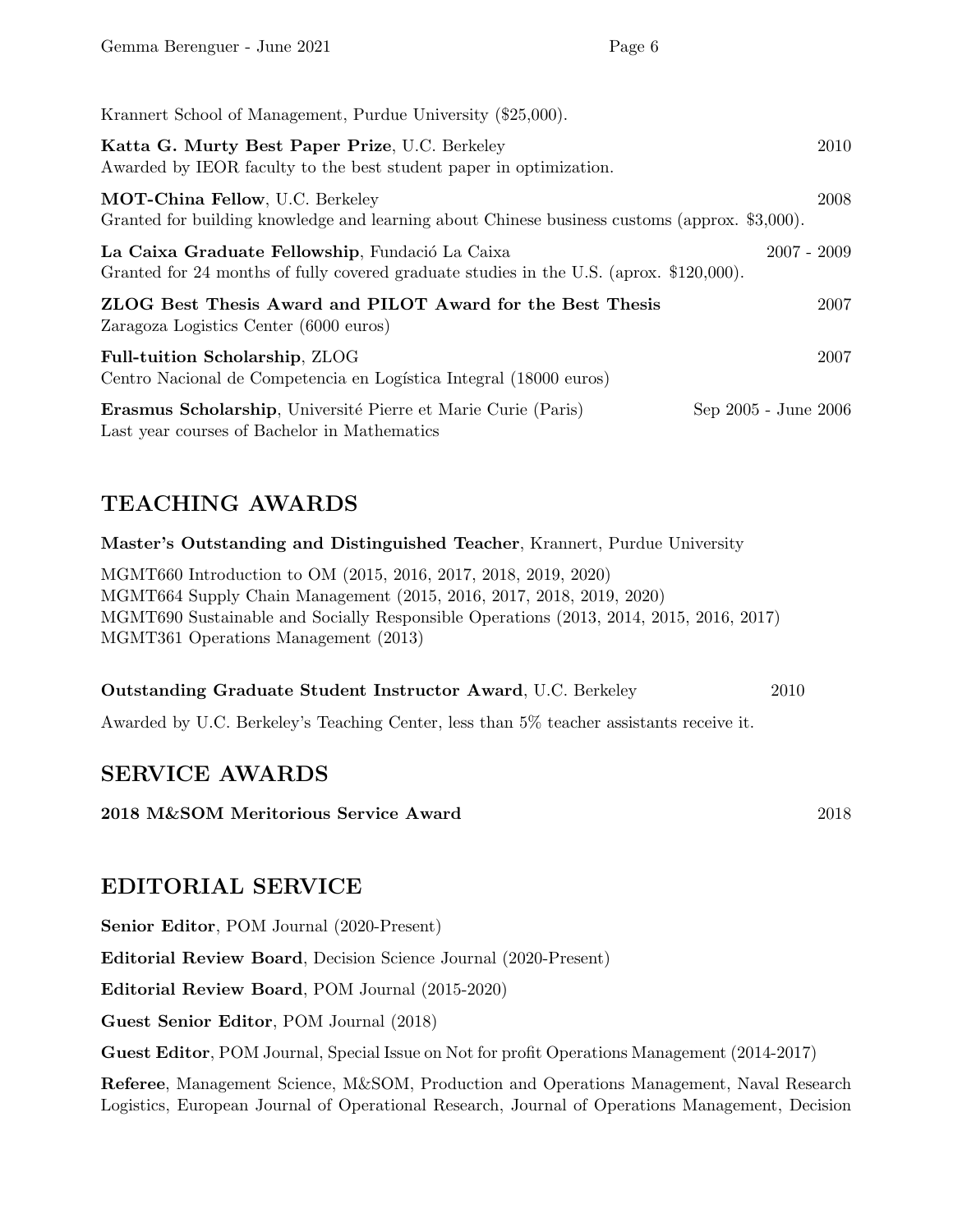Sciences, Mathematical Methods of Operational Research, Omega, OR Spectrum, Production Planning and Control, IJOPM, International Journal of Production Research, Journal of the Operational Research Society, A Quarterly Journal of Operations Research, California Management Review.

Grant Reviewer, Advanced Research Projects Agency-Energy (ARPA-E)

# SERVICE AND AFFILIATIONS

### Professional Leadership positions

Scientific panel, Project Stanley (logistics & marketplace optimization of PPE), 2020-Present VP Communications, POMS College of Humanitarian Operations and Crisis Management (2020-2022) Cluster Chair, INFORMS Annual Meeting 2021, MSOM Sustainable Operations, Anaheim, CA Cluster Chair, INFORMS Annual Meeting 2020, Globalization and Borders track, National Harbor Track Chair, POMS Conference 2019, Public Sector OM track, Washington D.C. Co-chair, INFORMS Doing Good with Good OR Student Paper Competition (2018) Track Chair, POMS Conference 2015, HOCM track, Washington D.C.

### Session Chair

POMS Conference 2019 Washington D.C. INFORMS 2018 Phoenix POMS Conference 2018 Houston POMS Conference 2017 Seattle INFORMS 2016 Nashville POMS Conference 2016 Orlando INFORMS 2014 San Francisco POMS Conference 2014 Atlanta INFORMS Healthcare 2013 Chicago INFORMS 2012 Phoenix

### Judge

Zaragoza Logistics Center, ZLOG/ZLOGb Research Fest Competition, 2021 INFORMS SOLA Society, Chuck ReVelle Rising Star Award Committee, 2021 POMS Humanitarian Operations and Crisis Management College, Paper competition, 2021 MSOM Sustainable Operations SIG, 2020, 2021 INFORMS Doing Good with Good OR, Student Paper Competition Committee (2016-19) − Co-chair of the competition (2018) POM Sustainability College, Student paper competition, 2018, 2019 POM Supply Chain College, Student Paper Competition, 2016, 2018 INFORMS Public Sector OR Section Best Paper Award, 2015, 2017 Krannert Graduate Student Association Case Competition 2014, 2015 Deloitte Supply Chain Challenge, 2017, 2018, 2019

### Universidad Carlos III de Madrid Service

MBA Academic Committee, faculty representative (2021-Present)

### Purdue University Service

Architectural and Landscape Design and Planning Committee, Purdue (2017-2020) Innovation Research/Teaching Committee, Krannert, Purdue (Fall 2018-Spring 2020) Specialized Masters Program Faculty Committee, Krannert, Purdue (Fall 2017) STAR (Supplement for teaching and research) Committee, Krannert, Purdue (Fall 2016)